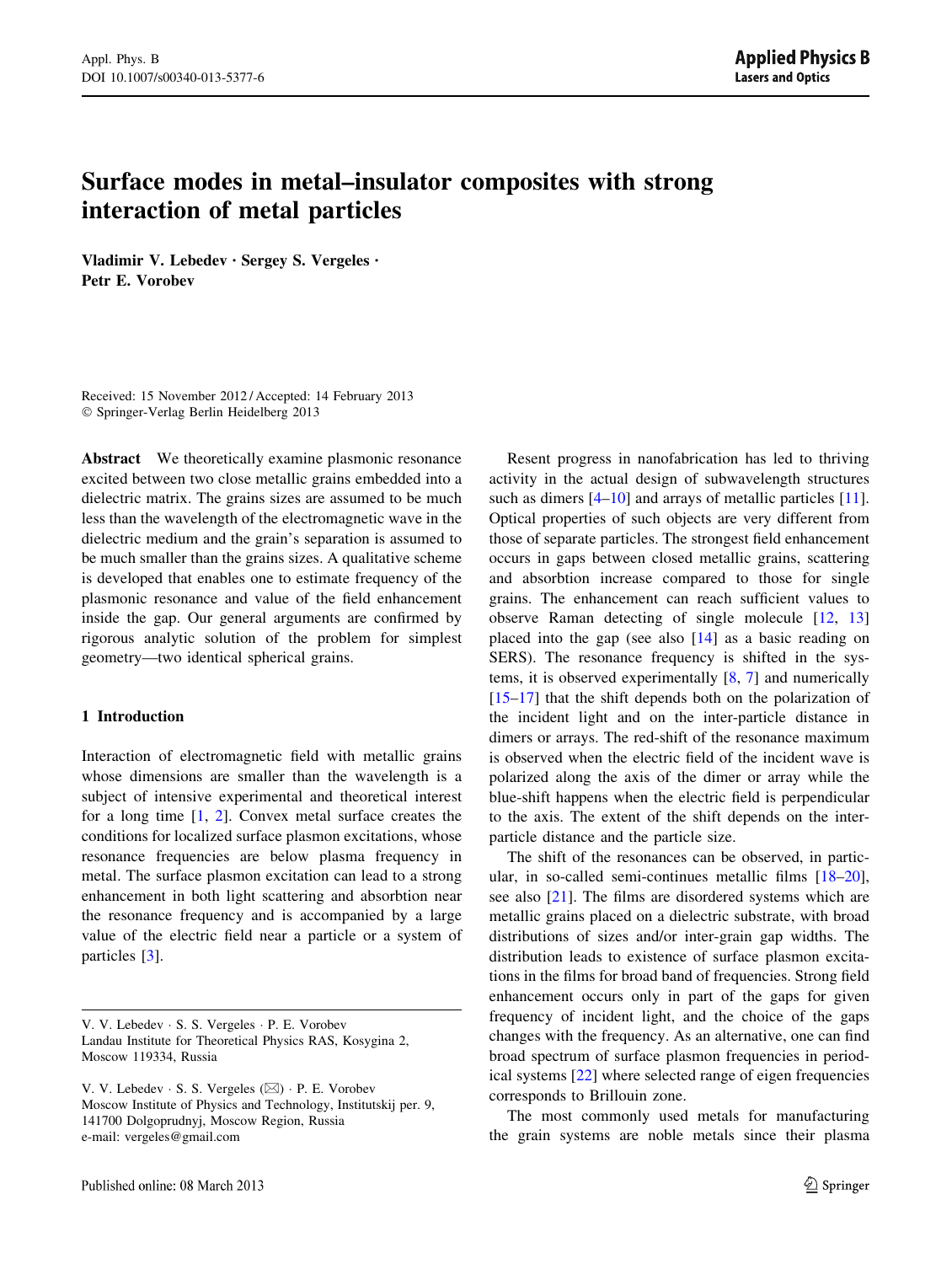<span id="page-1-0"></span>frequency lies in the ultraviolet region and imaginary part of the dielectric permittivity is small compared to the real one in the optical region [\[23](#page-10-0)]. It is known [[24\]](#page-10-0) that the plasmonic resonance in a single metallic grain is excited at a frequency near the plasma one lying near the ultraviolet spectral region for noble metals. To reach the resonance in the optical or near-infrared diapason, one should use a special geometry where metallic grains are separated by distances much smaller than their size. The resonance conditions imply, particularly, large negative dielectric permittivity of the grains [\[15](#page-10-0)].

Here, we theoretically investigate the phenomenon, considering particular case of two closed metallic grains. We establish that the resonance conditions are related mainly to the local geometrical characteristics of the gap. The field enhancement is more sensitive to geometrical factors controlling the energy flow to the gap. Our general arguments are confirmed by a rigorous analytical solutions. One can think about an extension of our results to periodic and disordered metal–dielectric composites.

Theoretical explanation of the observed effects is difficult due to the fact that even the system of two particles is too complicated for exact analytical approach. For monochromatic fields (which we are considering), the system of Maxwell's equations leads to Helmholtz equation for both electric and magnetic fields, which cannot be solved analytically for systems of two or more metallic particles. However, in the systems under consideration the particles sizes are of the order of tens of nanometers, which is smaller than the wavelength (hundreds of nanometers), and the quasi-stationary approach can be used. In this limit, the Helmholtz equation is reduced to Laplace equation which can be solved explicitly for a wider set of systems, and particularly for the system of two metallic particles. Namely one can separate variables in the so-called bi-spherical reference frame [\[25](#page-10-0)[–31](#page-11-0)]. In the work [\[26](#page-10-0)], the problem of two spheres was approached in this way and the resonance conditions have been found, however, the field enhancement was not considered explicitly and some extraneous solution were presented as to be physical solutions. In this paper we utilize the same analytical approach and find both the resonance conditions and the field enhancement. In particular, we show the way how to exclude the extraneous solutions. We also present a simple qualitative explanation of the phenomenon allowing one to estimate the field values by the order of magnitude.

The structure of the paper is as follows. In Sect. 2, we give general theoretical relations enabling one to analyze the electromagnetic wave propagation through the metal– insulator composites and develop a scheme enabling one to estimate parameters of the giant field enhancement in the metallic dimer where grain's sizes  $a$  are much smaller than the wavelength in the dielectric matrix and the depth of the skin layer in the metal and the grains are separated by a narrow gap of width  $\delta, \delta \ll a$ . Section [3](#page-4-0) is devoted to a rigorous analytical investigation of the giant field enhancement in the system of two close metallic spherical grains. The obtained results confirm the estimates given in the previous section and enable to extract all the numerical factors for the particular geometry. Our main results are outlined in Sect. [8](#page-7-0) where also perspectives and unsolved problems are discussed. Technical details of our calculations can be found in ''Appendices''. Some preliminary results of the work were already published, see Ref. [\[25](#page-10-0)]. The results concerning two close grains of cylindrical form were published in Ref. [[32\]](#page-11-0).

#### 2 Basic relations

We consider the electromagnetic wave refraction on a metal–insulator composite that is a system of metallic grains embedded into a dielectric matrix. We consider monochromatic wave with frequency  $\omega$ . The electric field strength is written as  $\text{Re}[\mathbf{E} \exp(-i\omega t)]$  where  $\mathbf{E}(\mathbf{r})$  is a (complex) field amplitude to be investigated. We assume that both metal and dielectric have no magnetic properties at frequencies we examine, so that their permeability can be regarded to be equal to unity. Then the system is characterized by the electric permittivity  $\varepsilon(\omega)$ , which is the function of the frequency and is different in the dielectric matrix and in the metallic grains.

The electric permittivity of the dielectric  $\varepsilon_d(\omega)$  is assumed to be of the order of unity and to have negligible imaginary part. We accept a local relation between the electric field strength and the electric displacement field  $\mathbf{D}, \mathbf{D} = \varepsilon_{\rm m}(\omega)\mathbf{E}$ , in the metal grains. Here,  $\varepsilon_{\rm m}$  is the electric permittivity of the metal. In optical and near-infrared spectral regions, the permittivity of a noble metal can be described by the Drude–Lorentz formula

$$
\varepsilon_{\rm m} \sim -\frac{\omega_{\rm p}^2}{\omega^2 + i\omega/\tau},\tag{1}
$$

where  $\omega_{\rm p}$  is the plasma frequency and  $\tau$  is the electron relaxation time. Therefore in the frequency interval  $\omega_{\rm p} \gg \omega \gg \tau^{-1}$ , the permittivity  $\varepsilon_{\rm m}$  has negative real part, large by its absolute value, and relatively small imaginary part. The same is true for the dielectric contrast  $\varepsilon = \varepsilon_{\rm m}/\varepsilon_{\rm d}$ .

We examine the case where the metallic dimer (two close metallic grains) is surrounded by an unbounded dielectric medium. The grains are assumed to be small, that is, their sizes are much less than the wavelength  $\lambda_d =$  $\lambda/\sqrt{\epsilon_d}$  of the electromagnetic wave in the surrounding dielectric medium and the depth of the skin layer in metal  $\lambda/\sqrt{|\varepsilon_{\rm m}|}$ , where  $\lambda$  in the wavelength in vacuum. We are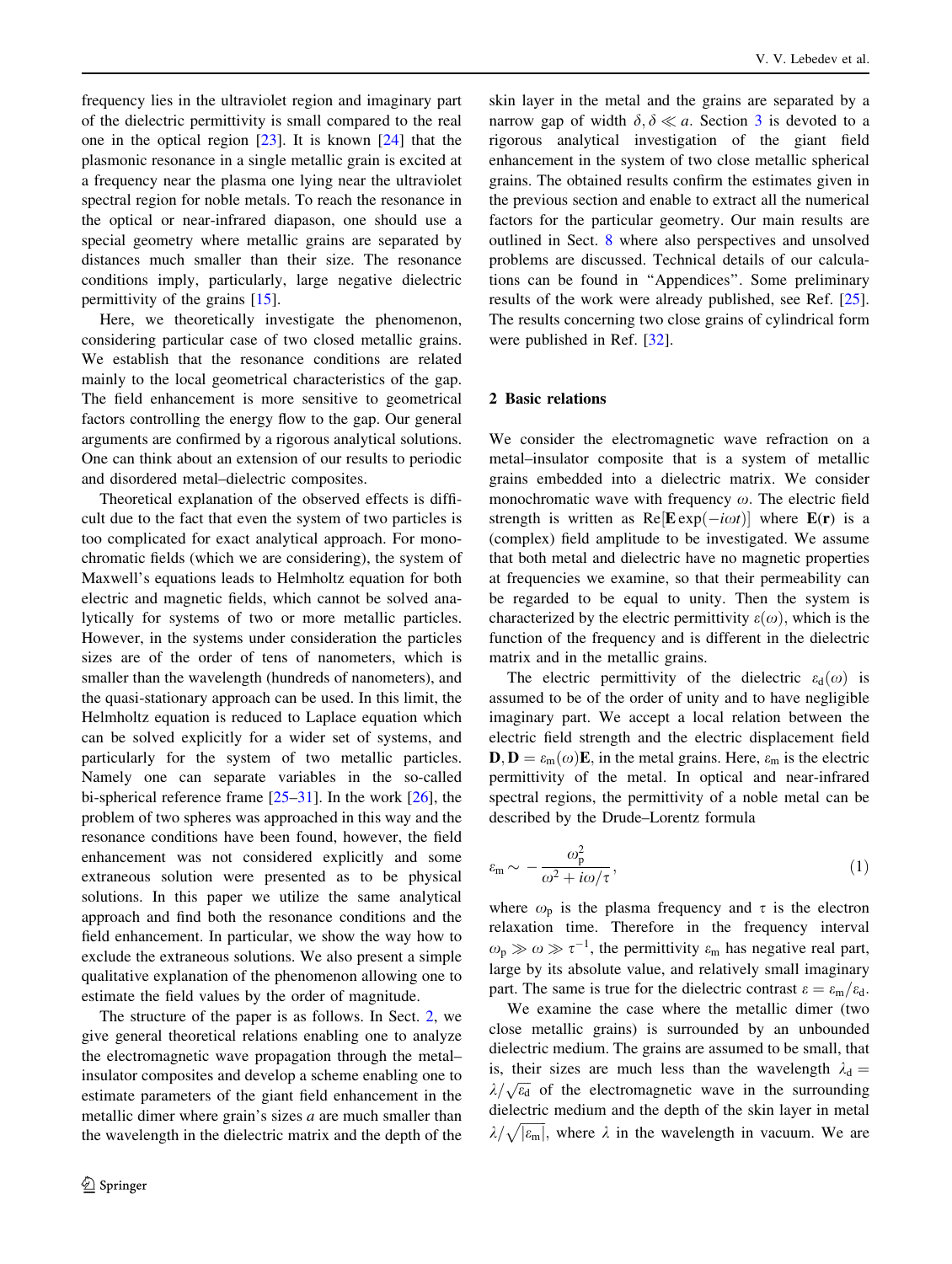<span id="page-2-0"></span>investigating the electromagnetic field profile near the dimer, especially in the gap between the grains, where one expects an essential enhancement of the field. The problem belongs to the so-called near-field optics. The electric field E near the small metallic grains can be examined in quasielectrostatic approximation (see, e.g., Ref. [\[2](#page-10-0)]), in terms of its potential  $\Phi$ ,  $\mathbf{E} = -\text{grad}\Phi$ . Then the potential  $\Phi$  has to satisfy the equation

$$
\operatorname{div}[\varepsilon(\mathbf{r})\operatorname{grad}\Phi] = 0,\tag{2}
$$

formally coinciding with the electrostatic equation for the electric field potential in a non-homogeneous dielectric medium.

The electric permittivity is assumed to be homogeneous inside the grains and in the surrounding dielectric medium. Then Eq. (2) is reduced to the Laplace equation

$$
\nabla^2 \Phi = 0,\tag{3}
$$

in each of the regions. The Eq. (3) should be complemented by boundary conditions at the interface between the metal and the dielectric medium that are continuity of normal component of the electric displacement field and of the tangent components of the electric field. In terms of the electrical potential  $\Phi$ , the conditions are reduced to continuity of the potential  $\Phi$  and to the relation between its normal derivatives on different sides of the interface, their ratio should be equal to the dielectric permittivity contrast ε

$$
\left.\partial_n \Phi\right|_{\mathbf{d}} = \varepsilon \partial_n \Phi\big|_m. \tag{4}
$$

We are interested in the electric field enhancement, characterized by the ratio  $E_c/E^{\text{ext}}$ , where  $E_c$  is the electric field strength in the central segment of the gap between the grains, and  $E^{\text{ext}}$  is the electric field strength in the incident electromagnetic wave. An essential enhancement has to be observed near resonance frequencies, then there are two principal contributions to the ratio,

$$
E_c/E^{\text{ext}} = G/(\varepsilon - \varepsilon_{\text{res}}) + G_{\text{bg}},\tag{5}
$$

that can be called resonance and background terms. Expression (5) follows from the general properties of Maxwell equations when all materials have linear electric response. The quantity  $\varepsilon_{\text{res}}$ , as well as the factors G and  $G_{\text{bg}}$ , are determined by geometry of the grains and by the gap thickness. A maximum value of the enhancement is observed at the resonance,  $\varepsilon' = \varepsilon_{\text{res}}$ , then  $|E_c/E^{\text{ext}}| \approx G/\varepsilon''$ , where  $\varepsilon'$  and  $\varepsilon''$  are real and imaginary parts of the dielectric contrast  $\varepsilon$  (both are functions of frequency). Thus, the electric field enhancement is restricted by energy losses. The resonance frequency can be evaluated now from expression [\(1](#page-1-0)),  $\omega_{\text{res}} \sim \omega_{\text{p}} / \sqrt{|\varepsilon_{\text{res}}|}$ .

Pure real value of  $\varepsilon_{res}$  in (5) implies that energy losses are determined primarily by the Ohmic dissipation in the metal grains. Besides, the charge oscillations in the dimer lead to radiation of the energy from the dimer. This radiation diminishes the field enhancement and can be phenomenologically accounted by inclusion of negative imaginary correction into  $\varepsilon_{res}$ . Then, the electric field enhancement at resonance is  $|E_c/E^{ext}| \approx G/(e'' - e_{res}'')$ .

### 2.1 Qualitative description

Let us present a qualitative description of the electromagnetic field enhancement for a dimer consisting of two close metallic grains. We assume that the gap width  $\delta$  between the grains is much smaller than the curvature radius  $a$  of the grains near the gap,  $\delta \ll a$ . We assume also that a is a characteristic grain size. An example of such system is depicted in Fig. 1a where two identical spheres of radii a separated by a narrow gap are presented. Below, we present an analytical solution for the spheres. Here, we give a qualitative picture for two arbitrary grains with smooth boundaries.

Plasmon resonance modes of a single remote spherical metallic grain were found and classified in Refs. [[24,](#page-10-0) [33\]](#page-11-0). It was shown there, that modes of a small metallic grain with a radius  $a$  less than wavelength correspond to  $n$ -pole oscillations of the charge in the metal. Resonant frequencies of the oscillations are determined by the condition

$$
\varepsilon_{\text{res}} = -1 - 1/n,\tag{6}
$$

determining the resonant dielectric contrast  $\varepsilon$ . The value  $n = 1$  corresponds to dipole modes, then  $\varepsilon_{res} = -2$ . The relation (6) gives the resonant frequencies close to the plasma frequency of the (bulk) metal (provided the dielectric constant of the dielectric medium is of order unity).

The dimer constituted of two remote metallic grains was considered in Ref. [\[34](#page-11-0)]. Then the eigen modes of the grains couple weekly that leads to shifting the resonant frequencies of the dimer in comparison with a single grain. In the particular case of two identical metallic spherical grains, the resonance condition characterizing the coupled dipole



Fig. 1 a 3D view of two metallic identical spherical grains,  $k_0$  is the wavenumber of the incident light. **b** The cross section of two metallic identical spherical grains; the intensity of the electric field achieves its maximum value in the area between the grains, which is marked as *dark*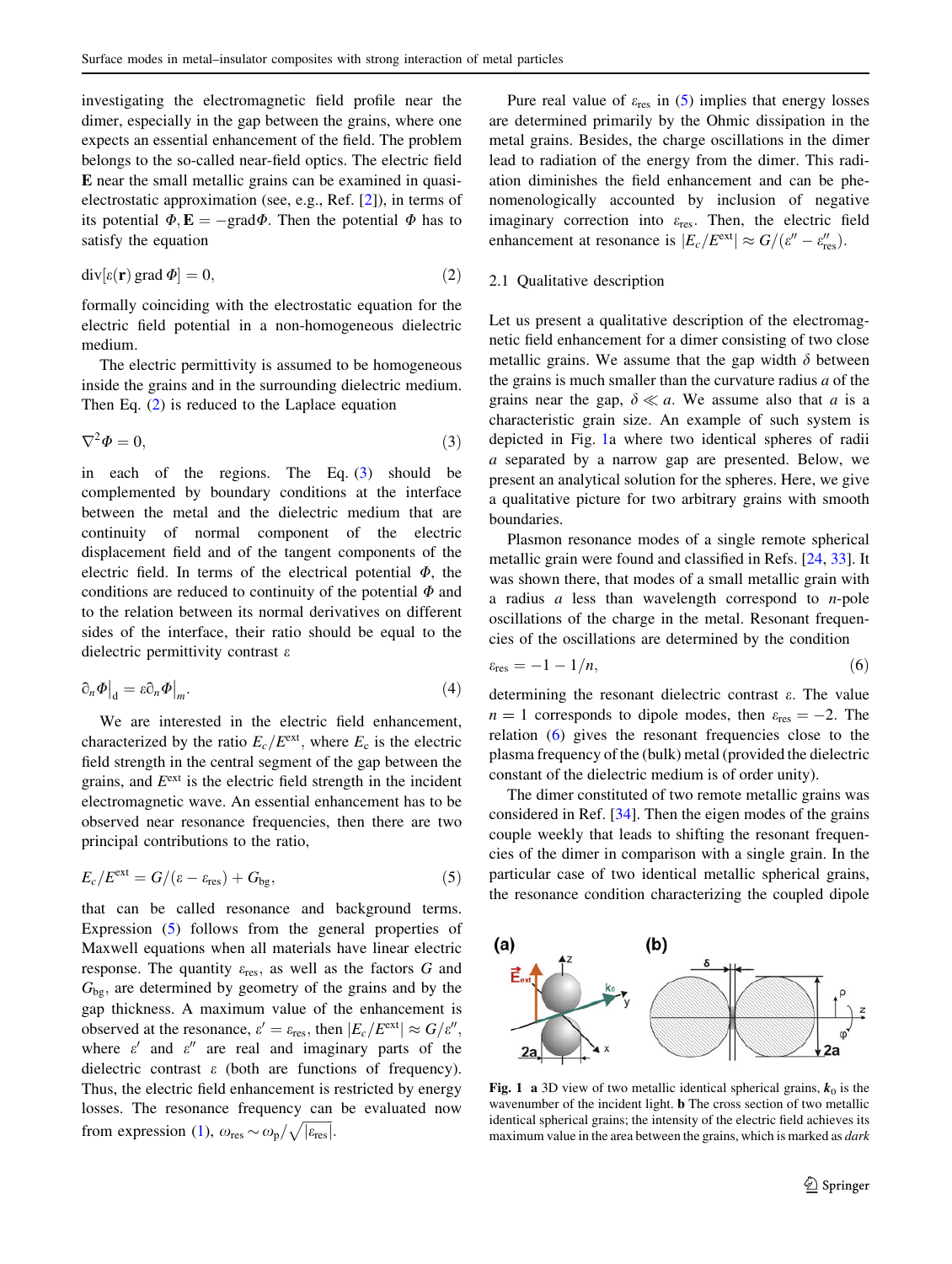<span id="page-3-0"></span>mode having axial symmetry with respect to  $OZ$  axis becomes

$$
\varepsilon = -2\left(1 \pm a^3/\delta^3\right). \tag{7}
$$

As before,  $\delta$  is the distance between the grains, however, here it is assumed to be much greater than the grain dimension,  $\delta \gg a$ . The sign 'plus' corresponds to the symmetric mode in regard to middle plane which separates the grains whereas the sign 'minus' corresponds to the antisymmetric one. In recent work [[35\]](#page-11-0), the technics of coupled modes was used for analytic investigation of the problem. However, the technics does not match for analytical investigation of the limit of close grains: one should keep large number of harmonics to catch the physics. The fact can be checked with the help of numerical simulation using the expansion, see e.g., Ref. [[34](#page-11-0)]. This is the reason why the results [\[35](#page-11-0)] are not compatible neither with our results nor with previous results [[26\]](#page-10-0).

Let us stress that we analyze the opposite limit of close grains where the field distribution in space has nothing in common with slightly disturbed eigen modes of separate grains. In our case, the electric field of the resonance mode is localized in the central segment of the gap between the grains where the gap can be regarded as approximately flat (grey region in Fig. [1b](#page-2-0)). In the limit the only 'symmetric' mode is relevant. The resonance value of the dielectric contrast for the mode shifts toward large negative values  $|\varepsilon| \gg 1$ , whereas Eq. (7) gives only small corrections to the value  $\varepsilon = -2$ .

It is instructive to use results of Ref. [[36\]](#page-11-0) for the electromagnetic field propagation in the metal–dielectric–metal structures to establish properties of the electric field distribution in the flat region. The electromagnetic wave can propagate along a narrow flat gap between two metallic bodies separated by a dielectric medium provided  $\varepsilon =$  $-\coth(\beta\delta/2)$  where  $\beta$  is the propagation constant and  $\delta$  is the gap width. We are interested in the case  $|\varepsilon| \gg 1$ , then the above relation is reduced to  $\beta = -2/(\varepsilon \delta)$ . For our system of grains, we anticipate that the plasmon resonance arises when a standing wave is excited in the flat segment of the gap between the grains. The standing waves are determined by the conditions  $\beta h \approx \pi n$  where *n* is an integer number and h is the longitudinal size of the gap. The size of the flat region between the grains can be estimated as  $h \sim \sqrt{a\delta}$  for spherical grains. Thus, we obtain the following estimation for the resonance values of the permittivity contrast

$$
\varepsilon_{\rm res} \sim \frac{h/\delta}{n} \sim -\frac{\sqrt{a/\delta}}{n},\tag{8}
$$

where the integer number  $n$  numerates different modes. The second evaluation in  $(8)$  is given for the case of spherical grains. The estimation is valid provided  $n \ll h/\delta$ 

that ensures the condition  $\beta \delta \ll 1$  (it is equivalent to the inequality  $|\varepsilon| \gg 1$ ).

Let us describe the spatial structure of the principal resonant plasmon mode, corresponding to  $n = 1$ . Due to excitation of the mode, surface charges appear on grains. Some charges of opposite signs are concentrated on the grain surfaces in the flat region, at distances smaller than h from the gap center, like in the flat capacitor. The electric field is approximately homogeneous in the flat region of the gap between the grains. Since each grain is uncharged, some compensatory charges are distributed at distances larger than h from the gap center. The dielectric contrast  $\varepsilon$ is effectively infinite at the distances, since the inverse surface plasmon propagation constant is much greater than the separation from the gap center  $\rho$  in the region. Thus, the problem of electric field distribution is reduced to an electrostatic problem. Grain's surfaces are equipotential in the case and the potential difference  $\Delta \Phi$  between grains is constant. That leads to the conclusion that both the surface charge density and the electric field behave  $\propto 1/\rho^2$  at distances  $h \ll \rho \ll a$ , since the separation between the grains can be estimated as  $\rho^2/a$  there. Therefore, the dipole moment of the dimer is determined by the distances  $\rho \sim a$ , compare Ref. [[37\]](#page-11-0). Thus,

$$
E \sim d/(a\rho^2),\tag{9}
$$

in the domain  $h \ll \rho \ll a$ . Since the grains are uncharged, the electric field flux through any closed surface surrounding one of the grain is zero. Applying the condition to the plane separating the grains, we obtain from Eq.  $(9)$ 

$$
E_c \sim \frac{d}{a^2 \delta} \ln \frac{a}{\delta},\tag{10}
$$

where  $E_c$  is the electric field in the central part of the gap. The relation  $(10)$  means compensation of the field fluxes through the central (flat) region and the region  $h \lt \rho \lt a$ .

The enhancement factor  $G$  defined in  $(5)$  $(5)$  can be found by equating the Ohmic dissipation to the energy pumping produced by the external field. The solution for the plasmon waves in plane gap [[36\]](#page-11-0) shows that the penetration depth of the electric field is equal to the wavelength, which is  $h$  for our mode. Thus, the energy dissipation is concentrated in the grain regions of sizes  $h$  near the gap that leads to dissipation power

$$
I_Q \sim \omega \varepsilon'' (E_c/\varepsilon)^2 (\sqrt{a\delta})^3, \tag{11}
$$

where  $E_c/\varepsilon$  estimates the electric field inside the metal. The energy pumping at resonance can be estimated as  $\omega dE^{\text{ext}}$ . Equating the quantity to expression  $(11)$  one finds

$$
\frac{E_c}{E^{\text{ext}}} = \frac{G}{\varepsilon''}, \quad G \sim \frac{(a/\delta)^{3/2}}{\ln(a/\delta)},\tag{12}
$$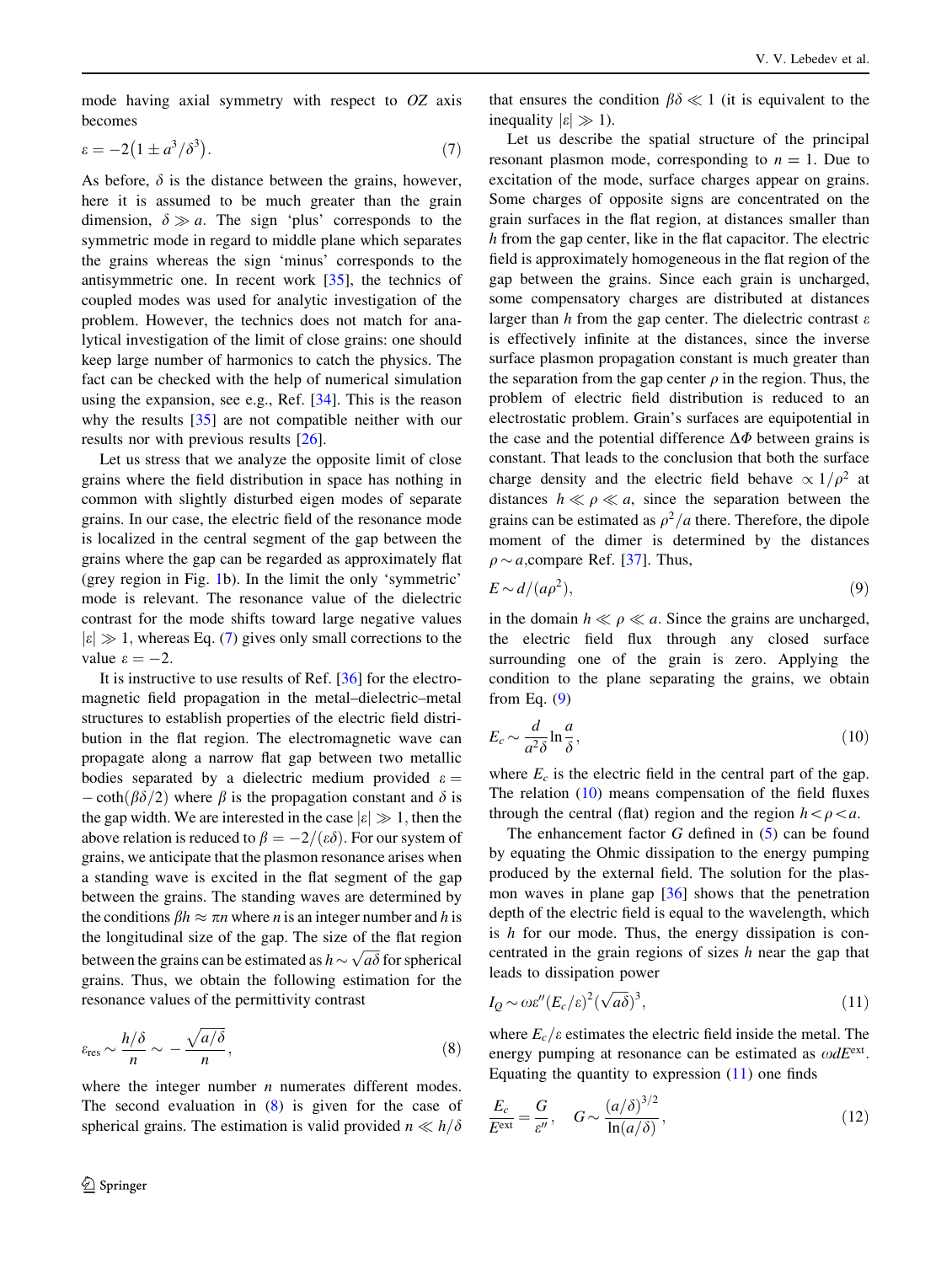<span id="page-4-0"></span>where we exploited Eqs.  $(8)$  $(8)$  and  $(10)$  $(10)$ . For frequencies different from the resonance, one should return to the general expression [\(5](#page-2-0)).

The dependence of the electric field enhancement factor  $G(12)$  $G(12)$  $G(12)$  on the resonance number *n* can be obtained from more careful investigation of the electric field spatial structure, which uses adiabatic approximation for quasi-planar gap. The theory of adiabatic approximation is developed in '['Appendix](#page-8-0) [1'](#page-8-0)'. It is shown in the ''Appendices'' that the ratio ([10\)](#page-3-0) increases with the mode number,  $E_c/d \sim n$ . The evaluation ([11\)](#page-3-0) for Ohmic losses should be corrected due to the penetration depth for the field decreases as  $1/n$ , now the losses are  $I_Q \sim \omega \varepsilon'' (E_c/\varepsilon)^2 h^3/n^2$ . Finally, resonance value of dielectric contrast  $\varepsilon_{res}$  scales as  $1/n$ , see [\(8](#page-3-0)). Thus, the enhancement factor G obtains additional factor  $1/n$  for modes with  $n>1$ .

Quasi-static approximation we use is valid until the radiation becomes comparable with the Ohmic losses inside the metallic grains. The radiation intensity  $I_{\omega}$  is determined by far asymptotics of the electric field at  $\rho \gg a$ , and thus, by dipole moment d of the system,  $I_{\omega} \sim \omega d^2/\lambda_{\rm d}^3$ , where  $\lambda_{\rm d} = \lambda/\sqrt{\epsilon_{\rm d}}$  is the wavelength in the surrounding dielectric media. Thus, the criteria  $I_0 \gg I_0$  is necessary for validity of ([12\)](#page-3-0) based on pure quasi-static approximation. Assuming that the dielectric constant ratio  $\epsilon \sim \sqrt{a/\delta}$ , the criteria can be rewritten in the form

$$
(a/\lambda_{\rm d})^3 \ll \frac{\varepsilon_{\rm m}''}{\varepsilon_{\rm m}} \ln^2(a/\delta). \tag{13}
$$

If the Ohmic losses in the metal are relatively small, the condition is not satisfied and the main part of losses stems from the radiation. The enhancement factor at the resonance is

$$
\frac{E_c}{E^{\text{ext}}} \sim \frac{\lambda_{\text{d}}^3}{a^2 \delta} \ln(a/\delta) \tag{14}
$$

in the limit. The enhancement factor  $(14)$  grows with the mode number as  $n$ . Hence, the Ohmic dissipation becomes the main source of the losses in the system at large  $n$ , and the estimation  $(12)$  $(12)$  is valid for the limit.

Here, we note that the applicability criteria for reso-nance frequencies ([8\)](#page-3-0) is  $\lambda_d^2 \gg h^3/\delta$ , which follows from the requirement that the wavelength of the plasmon wave in the gap should be less than the depth of the skin layer in metal. For spherical grains, the condition is equivalent to  $(a/\lambda_d)^3 \ll \lambda_d/\delta$ , thus it is weaker than (13). Hence, both limits ([12,](#page-3-0) 14) may take place when the resonance condition is still determined by [\(8](#page-3-0)).

#### 3 Two identical spherical grains

Here, we analytically examine the case of two close identical spherical metallic grains of radii a separated by a narrow gap of width  $\delta$ ,  $\delta \ll a$ , see Fig. [1](#page-2-0)b. Let us introduce the reference system where the axis Z goes through the centers of the metallic balls and the  $X-Y$  plane is the symmetry plane of the system. Then the grain surfaces are determined by the equation

$$
\rho^2 + [z \pm (a + \delta/2)]^2 = a^2,
$$
\n(15)

where  $\rho^2 = x^2 + y^2$ .

It is useful to pass into the bispherical coordinate system (see, e.g., Ref.  $[38, pp.301-303]$  $[38, pp.301-303]$  $[38, pp.301-303]$ ) with the coordinates  $\xi$ ,  $\eta$ ,  $\varphi$  where  $\varphi$  is the polar angle and other two variables are defined using the relations

$$
\rho = \frac{a \sinh \xi_0 \sin \eta}{\cosh \xi - \cos \eta}, \quad z = \frac{a \sinh \xi_0 \sinh \xi}{\cosh \xi - \cos \eta},
$$
(16)

where  $\xi_0$  is a constant. There are two reasons for introducing the reference system. First, the Laplace equation ([3\)](#page-2-0) is separated in terms of the variables  $\xi, \eta, \varphi$ . The corresponding system of eigen modes of the Laplace equation can be found in Ref.  $[38]$  $[38]$ . Second, the equation  $(15)$  for the grain surfaces is rewritten as  $\xi = \pm \xi_0$  for a particular choice of the constant  $\xi_0$  satisfying sinh<sup>2</sup>( $\xi_0/2$ ) =  $\delta/(4a)$ , that is implied below. For close grains, where  $\delta \ll a$ , the parameter  $\xi_0$  is small and the above relation leads to  $\xi_0 = \sqrt{\delta/a}.$ 

The variable  $\xi$  runs from  $-\infty$  to  $+\infty$ . The region  $\xi < \xi_0$  corresponds to the 'lower' grain interior (z < 0), the region  $\xi > \xi_0$  corresponds to the 'upper' grain interior  $(z>0)$ , and the region  $-\xi_0<\xi<\xi_0$  corresponds to the dielectric medium. The variable  $\eta$  is defined in the domain  $0 \lt \eta \lt \pi$ . When  $\eta$  runs from 0 to  $\pi$  (at constant  $\xi, \varphi$ ), a curve is drown starting and finishing at the axis Z inside or outside the grains (depending on the value of  $\xi$ ). The starting and the finishing points are different, therefore,  $\Phi$ is not periodic in  $\eta$  whereas it is periodic in  $\varphi$ .

In our investigation, we can partly rely on the results obtained for the electrostatic case. The electrostatic field around two dielectric balls, placed into an external homogeneous electric field is examined analytically in Ref. [\[31](#page-11-0)]. The case of two touched dielectric balls was investigated numerically in Ref. [[39\]](#page-11-0). The electrostatic field around two spherical metallic grains, placed into an external homogeneous electric field is discussed in Ref. [\[37](#page-11-0)], where recurrence relations were obtained for the expansion coefficients of the potential  $\Phi$  over eigen functions of the Laplace equation. The limit of two close metallic balls was analyzed separately in Ref. [\[40](#page-11-0)]. There are also some results for the electromagnetic field that can be compared with our conclusions. Two metallic balls placed into an incident plane electromagnetic wave were considered in the works [\[29](#page-10-0), [30\]](#page-10-0), where the recurrence relations were obtained and then solved numerically for different parameters. Similar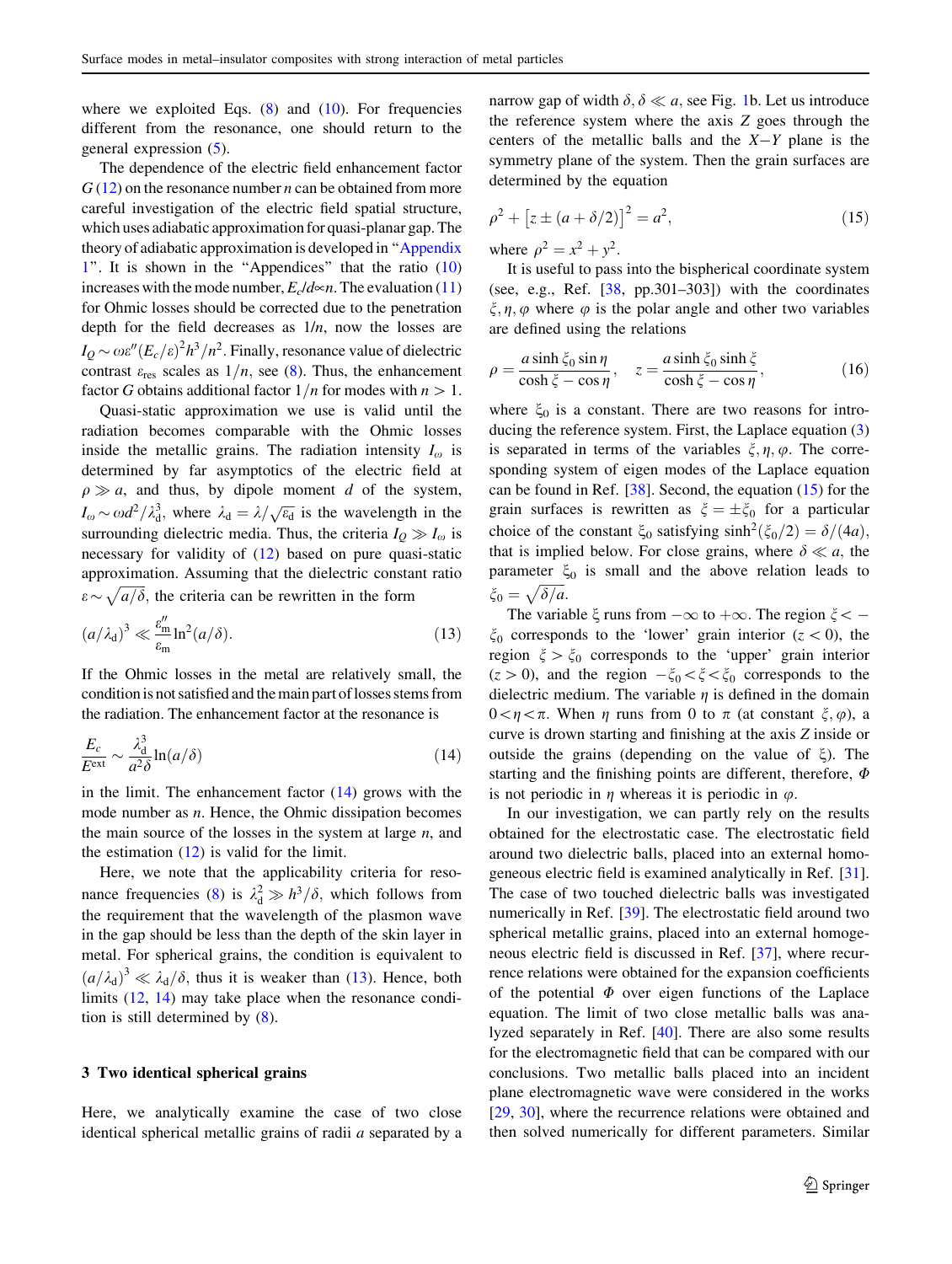<span id="page-5-0"></span>results were obtained in Ref. [\[41](#page-11-0)]. Finally, in Ref. [\[26](#page-10-0)], the recurrence relations were obtained and the resonance values for contrast of dielectric permittivities were found.

#### 3.1 Recurrence relations

The grain closeness means that only 'symmetric' plasmon modes are of interest, see Ref. [[36\]](#page-11-0). The electric potential in such modes is antisymmetric,  $\Phi(z) = -\Phi(z)$  or  $\Phi(\xi) =$  $-\Phi(-\zeta)$ . Correspondingly, we assume that the electric field of the incident electromagnetic wave is polarized along the Z axis. For an arbitrary case, the electric field strength  $E^{\text{ext}}$  of the incident wave near the dimer should be simply substituted by the z-component of the strength.

For our case of grains smaller than the wavelength of the incident electromagnetic wave, its potential can be approximated as by a linear function of coordinates near the grains. Thus, the electric field potential of the incident wave is

$$
\Phi^{\text{ext}} = -E^{\text{ext}} z = -E^{\text{ext}} a \frac{\sinh \xi_0 \sinh \xi}{\cosh \xi - \cos \eta}.
$$
 (17)

It can be represented as an expansion over eigen functions of the Laplace equation in the bispherical reference system

$$
\Phi^{\text{ext}} = \sum_{n=0}^{\infty} \Phi_{\alpha}^{\text{ext}} \phi_{\alpha,0-}(\xi,\eta), \qquad (18)
$$

where the eigen functions are given by Eq. [\(41](#page-9-0)). The expansion (18) is correct in the region  $\xi > 0$ , to find the expansion in the region  $\xi < 0$  one can use the relation  $\Phi^{\text{ext}}(-\zeta) = -\Phi^{\text{ext}}(\zeta)$ . The expansion coefficients  $\Phi^{\text{ext}}_{\alpha}$  are  $\Phi_{\alpha}^{\text{ext}} = -\sqrt{2}(2\alpha + 1)E^{\text{ext}}a\sinh\xi_0.$  (19)

The expressions can be obtained using the generating function  $(\cosh \xi - \mu)^{-1/2}$  of the Legendre polynomials, see [Eq. (14.7.19), [42\]](#page-11-0).

The potential  $\Phi$  outside the metal grains can be represented as a sum of the external potential  $\Phi^{\text{ext}}$  and the induced potential  $\Phi^{\text{ind,out}}$ . The induced potential  $\Phi^{\text{ind,out}}$ satisfies the Laplace equation ([3\)](#page-2-0), as well as  $\Phi^{\text{ext}}$ , and can be, consequently, expanded over the same eigen functions

$$
\Phi^{\text{ind,out}} = \sum_{\alpha \ge |m|}^{\infty} B_{\alpha}^{m} (\phi_{\alpha,m+} - \phi_{\alpha,m-}). \tag{20}
$$

Note, that the expression is odd in z. Inside one of the grains, say, corresponding to  $\xi > \xi_0$ , the electric potential can be represented as

$$
\Phi^{\rm in} = \sum_{\alpha \ge |m|}^{\infty} A_{\alpha}^{m} \phi_{\alpha, m+}.
$$
\n(21)

It is an expansion over functions satisfying the Laplace equation and analytical at  $\xi \to \infty$ .

Now, we use the boundary conditions. The continuity of the potential at the grain's boundaries leads to the following expression for the coefficients  $A_n^m$ 

$$
A_{\alpha}^{m} = \Phi_{\alpha}^{\text{ext}} \delta_{m0} + \left[ e^{(2\alpha+1)\xi_0} - 1 \right] B_{\alpha}^{m}, \tag{22}
$$

where  $\delta_{m\alpha}$  is the Kronecker symbol. The boundary condition ([4\)](#page-2-0) becomes

$$
X_{\alpha,m}^{-}B_{\alpha-1}^{m} + X_{\alpha,m}B_{\alpha}^{m} + X_{\alpha,m}^{+}B_{\alpha+1}^{m} = D_{\alpha}\delta_{m0}.
$$
 (23)

Explicit expressions for the coefficients in the equation are written in "[Appendix 2](#page-9-0)".

There is an additional condition imposed onto the expansion coefficients  $B_{\alpha}^{m}$  that follows from the Laplace equation ([3\)](#page-2-0). Since both  $\Phi$  and  $\rho^{|m|}e^{-im\varphi}$  satisfy the Laplace equation, we find  $\nabla[\nabla \Phi \rho^{|m|} e^{-im\varphi} - \Phi \nabla(\rho^{|m|} e^{-im\varphi})] = 0.$ Integrating the relation over volume of one of the grains, and converting the integral to the surface one we arrive at the condition (it is useful to use [Eq. 2.17.4.5, [43\]](#page-11-0) on the way)

$$
\sum_{\alpha=|m|}^{\infty} \frac{(\alpha+|m|)!}{(\alpha-|m|)!} B_{\alpha} = 0.
$$
\n(24)

The condition (24) at  $m = 0$  means simply that the grains remain uncharged. The requirement removes some extraneous solutions, which were assigned in Ref. [[26\]](#page-10-0) to be really existing and are called T modes.

The system of the recurrence equations (23) resolves into independent systems of recurrence equations for different axial numbers m. General scheme of the solution for the recurrence equations is as follows: recurrence equations (23) allows one to express step-by-step  $B_{\alpha}^{m}$  through  $B_{lm}^m$ , and then the condition (24) fixes the value of  $B_{lm}^m$ . After that, the coefficient  $A_{\alpha}^{m}$  has to be found from Eq. (22). However, realization of the program needs an infinite number of steps. Nevertheless, one can obtain a set of analytical results for close spherical grains.

Note that only angular harmonics with  $m = 0$  are excited by the external field in the main approximation in  $a/\lambda$ , since both the harmonics and the field of the incident wave have the same axial symmetry. That is why below we concentrate on the case  $m = 0$ .

#### 3.2 Axially symmetric modes

Here, we consider axial symmetric solutions described by the modes with  $m = 0$ . We examine the case of close balls, then  $\xi_0 \ll 1$ . Expanding the coefficients in the recurrence equation (23), see Eqs. [\(42](#page-9-0), [43](#page-9-0)), over  $\xi_0$ , one obtains (we omit the index  $m = 0$  for brevity in the subsection)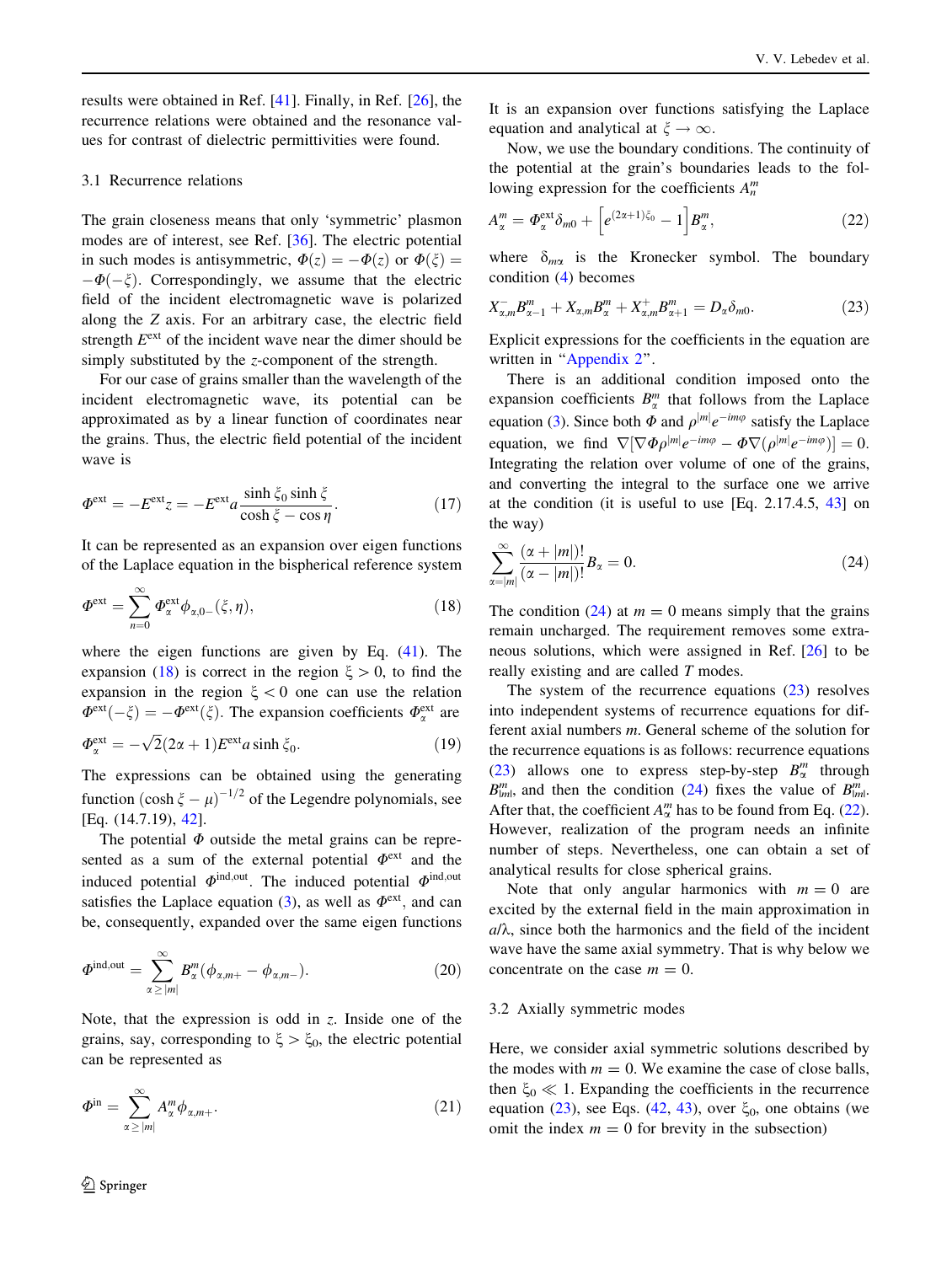<span id="page-6-0"></span>
$$
X_{\alpha}^{-} = -\alpha \frac{\alpha_{\varepsilon} - (\alpha - 1)}{\alpha_{\varepsilon} + 1/2},
$$
  
\n
$$
X_{\alpha} = (2\alpha + 1) \frac{\alpha_{\varepsilon} - \alpha}{\alpha_{\varepsilon} + 1/2},
$$
  
\n
$$
X_{\alpha}^{+} = -(\alpha + 1) \frac{\alpha_{\varepsilon} - (\alpha + 1)}{\alpha_{\varepsilon} + 1/2},
$$
  
\n
$$
D_{\alpha} = \frac{\sqrt{2}aE^{\text{ext}}}{\alpha_{\varepsilon} + 1/2},
$$
\n(25)

where  $\alpha_{\varepsilon}$  is determined by the relation

$$
\varepsilon = -\coth\left[ \left( \alpha_{\varepsilon} + \frac{1}{2} \right) \xi_0 \right]. \tag{26}
$$

Accounting for the inequality  $|\varepsilon| \gg 1$  we obtain approximately  $\alpha_{\varepsilon} \approx -1/(\xi_0 \varepsilon) - 1/2$ .

A partial solution of the Eq.  $(23)$  $(23)$  with the coefficients [\(25](#page-5-0)) is

$$
B_{\alpha}^{\text{part}} = \frac{(2\alpha + 1)\xi_0}{\exp[(2\alpha + 1)\xi_0] - 1} \sqrt{2} a E^{\text{ext}},\tag{27}
$$

see "Appendix 2". All factors in the expression are positive. Consequently, the partial solution cannot satisfy the condition ([24\)](#page-5-0) that is reduced to  $\sum B_{\alpha} = 0$  for  $m = 0$ . Therefore, one should add to the partial solution a solution of the homogeneous equation  $B_{\alpha}^{\text{hom}}$  that is simply  $B_{\alpha}^{\text{hom}} =$  $(\alpha - \alpha_{\varepsilon})^{-1}$ , provided  $\xi_0 \alpha \ll 1$ . The other linear independent solution decays too slowly at large  $\alpha$ , see Eqs. ([46\)](#page-9-0) and [\(48](#page-9-0)), and thus, the second solution cannot be used to satisfy the condition  $(24)$  $(24)$ . We arrive at the conclusion that the solution of the Eq. ([23\)](#page-5-0) is  $B_{\alpha} = B_{\alpha}^{\text{part}} + \zeta B_{\alpha}^{\text{hom}}$ , the factor  $\zeta$  should be determined from the condition  $\Sigma$  $B_{\alpha}=0.$ 

One can find the factor  $\zeta$  near the resonance frequencies that are determined by eigen modes of the homogeneous equation ([23\)](#page-5-0) (without the right hand side). To find resonance values of  $\alpha_{\varepsilon}$  or  $\varepsilon$ , one should substitute into the condition  $\sum B_{\alpha} = 0$  the solution  $B_{\alpha}^{\text{hom}} = (\alpha - \alpha_{\varepsilon})^{-1}$ . Then summation over  $\alpha$  should be cut at  $\alpha \sim 1/\xi_0$ , since at larger  $\alpha$  the solution  $B_{\alpha}^{\text{hom}}$  starts to decay exponentially, see [\(48](#page-9-0)). As a result, we find

$$
\sum_{\alpha=0}^{[\alpha_{\varepsilon}]} \frac{1}{\alpha_{\varepsilon} - \alpha} = \sum_{[\alpha_{\varepsilon}]+1}^{\xi_0^{-1}} \frac{1}{\alpha - \alpha_{\varepsilon}},
$$
\n(28)

where  $[\alpha_{\varepsilon}]$  means the integer part of  $\alpha_{\varepsilon}$ . The solutions of the equations are positive,  $\alpha_{\varepsilon} > 0$ . The solution which has the smallest value is

$$
1/\alpha_{\varepsilon} \approx -\ln \xi_0 \Leftrightarrow \varepsilon \xi_0 = -2 - 4/\ln \xi_0, \tag{29}
$$

with the logarithmic accuracy. Other solutions of Eq.  $(28)$ can be represented as  $\alpha_{\varepsilon} = \alpha_n$  where

$$
\alpha_n = n - 1 - 1/\ln(n\xi_0),\tag{30}
$$

and  $n$  is an integer number satisfying the inequality  $n \ll \xi_0^{-1}$ . The solution (29) corresponds to  $n = 1$ . In terms of the dielectric contrast, the resonance condition (30) is rewritten as

$$
\varepsilon_{\rm res} = -\xi_0^{-1} [n - 1/2 - 1/\ln(\xi_0 n)]^{-1},\tag{31}
$$

The resonance condition (31) is in accordance with our previous estimates ([8\)](#page-3-0) since  $\zeta_0 = \sqrt{\delta/a}$ . The result (31) was obtained in [\[26](#page-10-0)] by the same manner.

If the dielectric contrast  $\varepsilon$  is close to the resonance value (31), then the main contribution into the sum  $\sum B_{\alpha}^{\text{hom}}$  is determined by the deviation of  $B_{\alpha}^{\text{hom}}$  from its resonance value. The sum  $\sum B_{\alpha}^{\text{part}}$  can be found explicitly using the expression (27). Then, we obtain from the relation  $\sum_{\alpha} (B_{\alpha}^{\text{part}} + \zeta B_{\alpha}^{\text{hom}}) = 0$  the following expression

$$
\zeta = -\frac{\sqrt{2}\pi^2 a E^{\text{ext}}}{12\xi_0^2} \frac{\left(n - 1/2\right)^{-2}}{\left[\ln\left(n\xi_0\right)\right]^2} \frac{1}{\varepsilon - \varepsilon_{\text{res}}}.\tag{32}
$$

The applicability condition of the expression is  $|1 - \varepsilon/\varepsilon_{\text{res}}| \ll n/|\ln(n\xi_0)|.$ 

### 3.3 Electric field profile

The expressions found above enable one to find the electric potential  $\Phi$  in accordance with Eqs. [\(20](#page-5-0), [21](#page-5-0)). We concentrate on a vicinity of the first resonance corresponding to  $n = 1$  in the expressions (31, 32). The electric field is examined in the plane  $z = 0$  where the potential is equal to zero. Therefore, we calculate the electric field there. Details of calculations can be found in '['Appendix 2](#page-9-0)'', here we present only the final results.

At distances  $\rho \leq n \sqrt{a\delta} \ln(a/\delta)$  from the Z axis, the term with  $\alpha = [\alpha_{\varepsilon}]$  in the sum ([50\)](#page-10-0) gives the leading contribution into the electric field. In particular, it coincides in the region with the electric field of two point charges of opposite signs, placed in singular point of the transforma-tion ([16\)](#page-4-0) points  $z = \pm a \sinh \xi_0$  for the first resonance. Thus,

$$
E_z \approx -E^{\text{ext}} \frac{8\pi^2 (a/\delta)^{3/2}}{3(2n-1)\ln(a/\delta n^2)} \frac{1}{\varepsilon - \varepsilon_{\text{res}}} \frac{P_n(\mu)}{(1+\rho^2/a\delta)^{3/2}},
$$
\n(33)

where  $\mu = \cos \eta$  and P <sub>n</sub>(µ) is Legendre polynomial. For first resonance  $n = 1$  the expression demonstrates that at  $\rho \ll \sqrt{a\delta}$  the electric field is a constant that is in accordance with the expression  $(5)$  $(5)$  and the estimation  $(12)$  $(12)$ . For higher resonance, expression (33) confirms our qualitative analysis, based on adiabatic approximation, see ''[Appendix](#page-8-0) [1](#page-8-0)''.

As we argued in Sect. [2,](#page-1-0) there exists an intermediate domain of  $\rho$  where the potential difference between the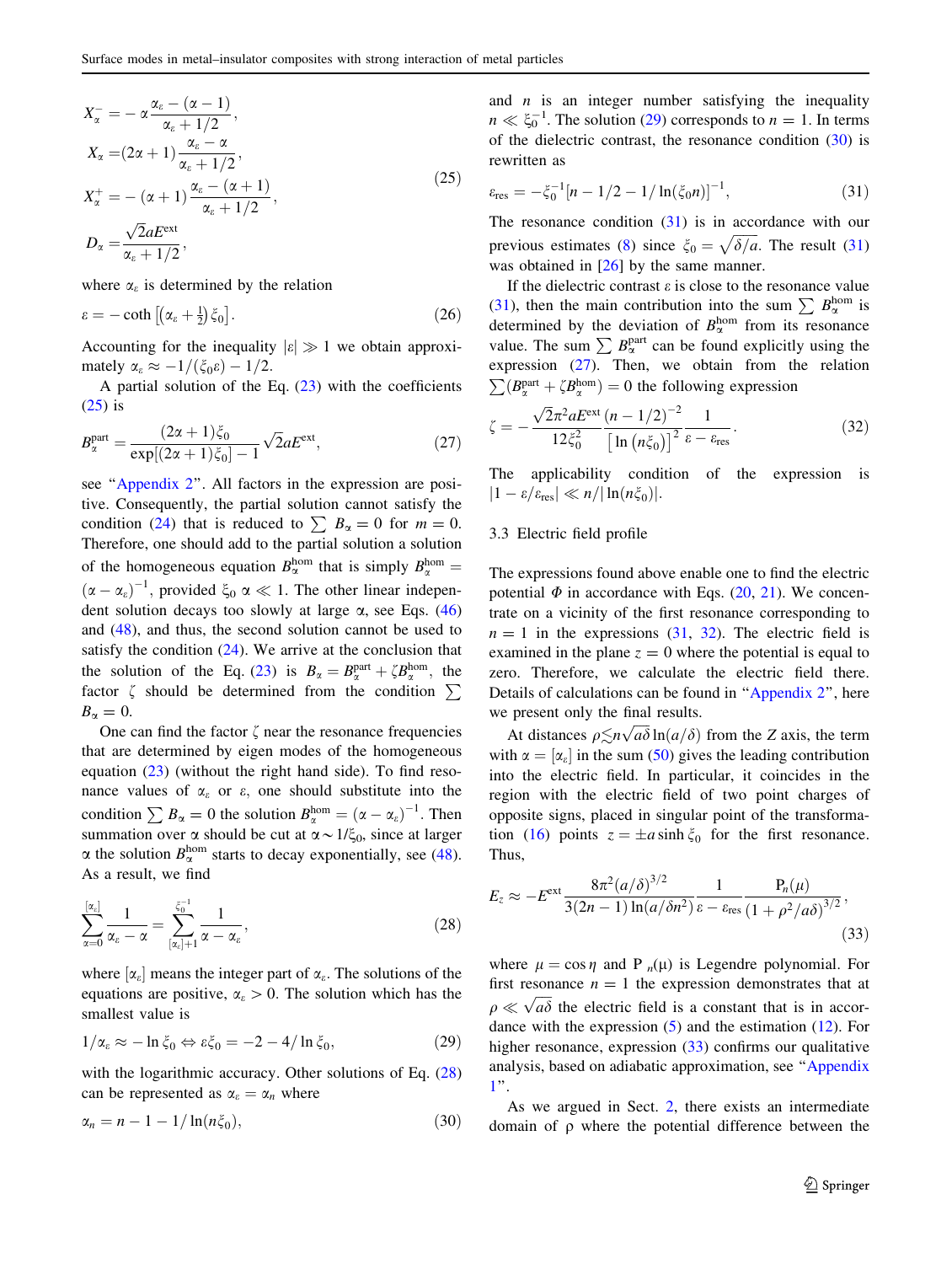<span id="page-7-0"></span>grain surfaces does not depend on q. Now we can formulate more accurately the lower boundary of the region, that is,  $n\sqrt{a\delta} \ln(a/\delta)$ . The electric field in the region,  $n\sqrt{a\delta} \ln(a/\delta) \ll \rho \ll a$ , is calculated in "[Appendix 2](#page-9-0)":

$$
E_z \approx E^{\text{ext}} \frac{16\pi^2}{3(2n-1)^2} \frac{\sqrt{a/\delta}}{\ln^2[a/\delta n^2]} \frac{1}{\varepsilon - \varepsilon_{\text{res}}} \frac{a^2}{\rho^2},
$$
(34)

and all terms in sum [\(50](#page-10-0)) having  $\alpha \lesssim \rho / \sqrt{a\delta}$  give contribution to the electric field. Note that the electric field changes its sign at the boundary value  $\rho \sim n \sqrt{a} \delta \ln(a/\delta)$ . The charge density on the grain surfaces also changes its sign there. The expression  $(24)$  $(24)$  corresponds to the law  $(9)$  $(9)$ .

As we already noted, near a resonant frequency, there are the resonant and the background contributions into the electric field  $E_c$  in the gap, see Eq. ([5\)](#page-2-0). Calculating the electric field in the center of the gap, one obtains for the nth resonance,

$$
G = \frac{8\pi^2}{3(2n-1)} \frac{(a/\delta)^{3/2}}{\ln[a/\delta n^2]}, \quad G_{\text{bg}} = -2\sqrt{a/\delta}. \tag{35}
$$

Note that the enhancement factor  $G$  diminishes as  $n$  grows. It is instructive to compare our results with the electrostatic case, when  $\omega = 0$ . The limit was investigated in Ref. [\[37](#page-11-0)]. Using the solution, one can obtain the field enhancement in the center of the gap between two conducting spherical grains

$$
\frac{E_c}{E^{\text{ext}}} = \frac{2\pi^2}{3} \frac{a/\delta}{\ln(a/\delta)}.
$$
\n(36)

The enhancement is parametrically weaker than our dynamic case.

At large distances,  $\rho \gg a$ , the induced electric field tends to the electric field of a point dipole,  $E_z \approx -d/\rho^3$ , where

$$
d = -E^{\text{ext}} \frac{4\pi^4}{9} \frac{\sqrt{a/\delta}}{(2n-1)^2 \ln^2[a/\delta n^2]} \frac{a^3}{\varepsilon - \varepsilon_{\text{res}}}.
$$
 (37)

Note the extra logarithmic factor in the expression for the dipole moment  $d$ . The expression  $(37)$  being substituted into the formulae  $(9, 10)$  $(9, 10)$  $(9, 10)$  $(9, 10)$  gives estimations corresponding to Eqs. [\(33](#page-6-0), 34).

Finally, let us account for radiation losses, which can be included in all above formulae though negative imaginary part of  $\varepsilon_{res}$ . For the purpose, we assume Ohmic losses to be absent and resonance condition to be satisfied. For definiteness, we assume the phase of  $E^{\text{ext}}$  to be zero, then the dipole moment  $d$  is pure imaginary at the resonance. The energy pumping is  $W = \omega E^{\text{ext}} \text{Im}[d]/2$  whereas the radiation losses are  $I_{\omega} = 8\pi^3 \omega |d|^2 / 3\lambda_{\rm d}^3$ . Thus, the dipole moment  $d = i(3/16\pi^3)\lambda_d^3 E^{\text{ext}}$ . Comparing with (37), we conclude that

$$
\varepsilon_{\rm res}'' = -\frac{64\pi^7}{27} \frac{\sqrt{a/\delta}}{(2n-1)^2 \ln^2(a/\delta n^2)} \frac{a^3}{\lambda_{\rm d}^3}.
$$
 (38)

#### 4 Conclusion

Let us outline the main results of our work. We established that the frequency of the surface plasmon in the system of two close metallic grains of nanoscale size is determined by the geometrical characteristics of the gap and the frequency dependence of the dielectric constants of the metal and the surrounding media. It is convenient to express the resonance condition directly in terms of the contrast e of dielectric constants of the metal and of the surrounding media. The contrast should be negative and large by its absolute value if the curvature radius of the gap  $a$  is much larger than its width  $\delta$ . The estimate for the resonance contrast  $\varepsilon$  is given by Eq. ([8\)](#page-3-0), it is confirmed by the rigorous consideration for the spherical grains, see Eqs. [\(31](#page-6-0)). To find the resonance frequency  $\omega$ , one should know a frequency dependence of the contrast  $\varepsilon(\omega)$  which is determined mainly by the frequency dispersion of the metal dielectric constant  $\varepsilon_m(\omega)$  for a given metal, if the dielectric permittivity of the surrounding media has weak dispersion of the dielectric constant. The resonance frequency is determined from the relation  $\varepsilon'(\omega) = \varepsilon_{\text{res}}$ . For rough estimations, one can use the Drude–Lorentz formula ([1\)](#page-1-0).

The question concerning the field amplification inside the gap is more subtle. General form for the frequency dependence of the amplification factor on the frequency near a resonance frequency can be written in the form [\(5](#page-2-0)). The amplification coefficient G is estimated differently for nearly spherical and nearly cylindrical grains, see the estimate [\(12](#page-3-0)) which is valid if the Ohmic losses dominate and the radiation losses are negligible for the system. The estimate is confirmed by rigorous solution of the problem for the spherical and cylindrical grains, see Eq. (35). One should use instead estimate ([14\)](#page-4-0) for the field enhancement factor in the opposite limit when the radiation losses are dominate. In terms of general relation ([5\)](#page-2-0), the losses can be accounted by adding positive imaginary part into the resonance dielectric contrast  $\varepsilon_{res}$ , see (38). We anticipate that for more sophisticated geometry (say, for close strongly prolate grains arranged along an axis) the amplification factor can be even larger than for the spherical grains. However, the problem needs an additional investigation.

In our analysis, we used the quasi-static approximation that implies that all the characteristic sizes of the grains are much less than the electromagnetic wavelength in the homogeneous dielectric medium and the skin layer depth in the metal. We established that the resonance mode is localized between the grains, at distances  $\rho \lesssim \sqrt{a\delta}$  from the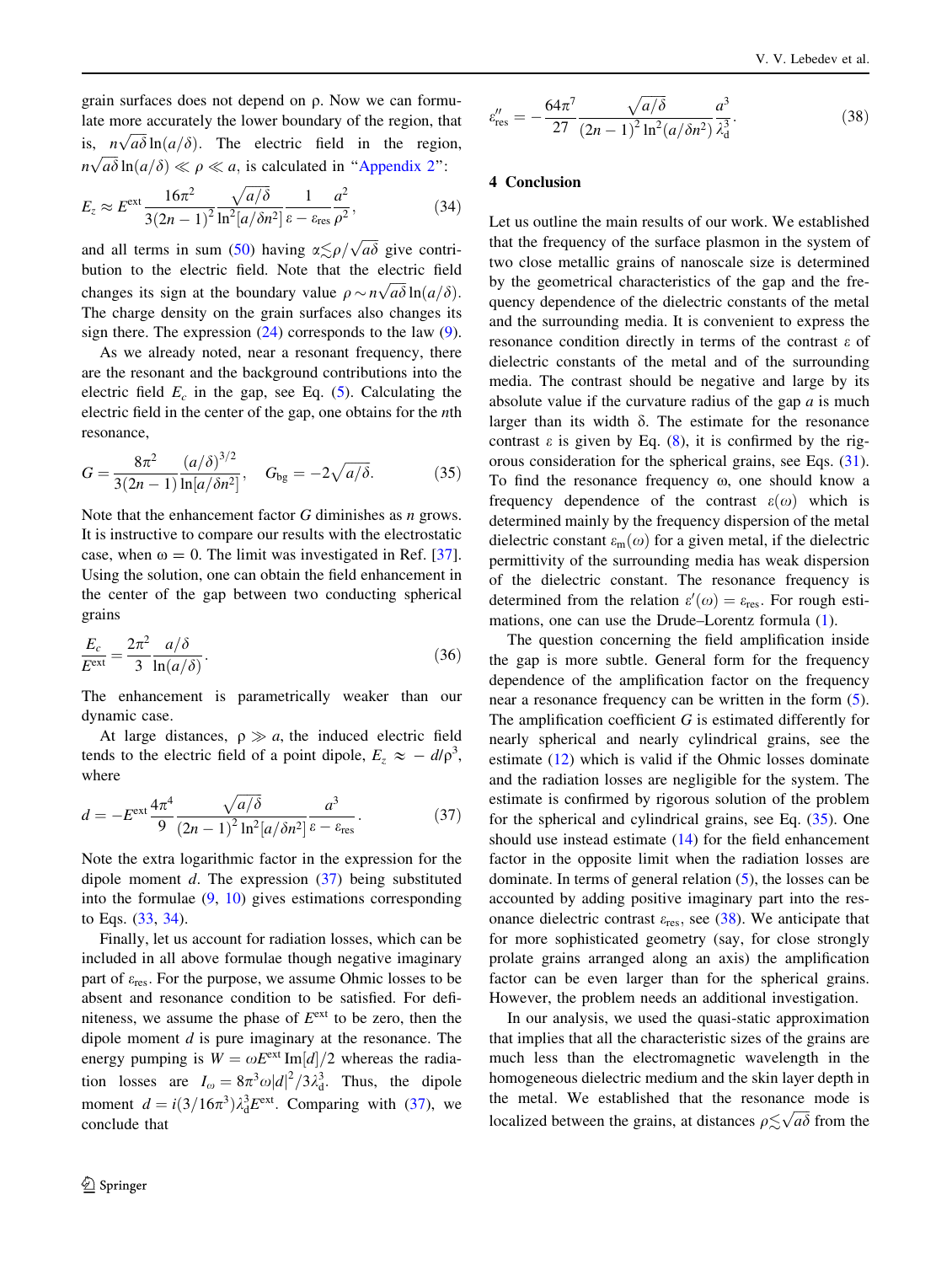<span id="page-8-0"></span>gap center, where  $\delta$  is the width of the gap and a is the curvature radius of the surface of the grains in the gap area. And just this small area determines the resonance condition [\(8](#page-3-0)). Therefore the condition survives provided the quasistatic approximation does work at the scale, that is if the scale  $\sqrt{a\delta}$  is less than  $\lambda/\sqrt{|\varepsilon_{\rm m}|}$  where  $\lambda$  is the wave length in vacuum. That leads to the condition  $\lambda^2 / \varepsilon_d \gg a^{3/2} \delta^{1/2}$ , justifying Eq. ([8\)](#page-3-0) even for large grains. However, the amplification factor in this case should be determined using complete geometry of the system and Maxwell equations.

Since the resonance mode is localized between the grains, a principal role in giant electric field enhancement for a random distribution of the grains is played by grain dimers with suitable separations, satisfying the resonance condition. Thus, a number of sharp peaks in the space distribution of the electric field has to be observed in the disordered metal–dielectric composite in the external electromagnetic wave. Experimental data [\[7](#page-10-0), [10\]](#page-10-0) qualitatively prove the conclusion, see, e.g., Refs. [\[44](#page-11-0), [45\]](#page-11-0). To determine the number of peaks at a given frequency, one has to know a probability distribution of small separations  $\delta$  (in comparison with the grain sizes) in grain dimers.

Recently considerable efforts are applied in designing periodic metal–dielectric composites, see, e.g., Ref. [\[46](#page-11-0)]. One could imagine a periodic structure of metallic grains (say, of metallic spheres) separated by small distances. In this case, resonance modes can be excited where the electric field has sharp maxima in central segments of the gaps between the grains. However, due to overlapping of the modes localized near the gaps, the resonance has to be transformed into a band of delocalized modes, like it occurs for electrons in a periodic potential (crystalline lattice). As our analysis shows, the structure of the electric field in the gap between the grains at distances smaller than the grain size is fixed by boundary conditions at the metal– dielectric interface. Therefore, the resonance frequency has to be determined by matching conditions in the regions between the grains, instead of the condition at infinity for two grains immersed in an unrestricted dielectric medium. Thus, we expect that the band width is of the order of the separation between the resonance frequencies. Relying on a power-like dependence like in Eq. ([1\)](#page-1-0), we conclude that for grains characterized by a single size a the band width is of the order of the resonance frequency itself.

One of our assumptions was smoothness of the grain boundaries. If the boundaries are rough, then a problem appears concerning an enhancement of energy losses observed in Ref. [[47\]](#page-11-0). The giant electrical field enhancement leads to increasing non-linear effects. The problems needs a special investigation and are out of the scope of this work.

Acknowledgments We thank I. Gabitov, A. Sarychev and E.Podivilov for numerous valuable discussions. The work is partly

supported by Federal Targeted Program of RF 'S&S-PPIR' and foundation 'Dynasty'.

## Appendix 1: Adiabatic approximation for quasi-plane gap

Consider dielectric gap between two bulk metal bodies. It is known that the surface plasmon wavenumber  $\beta$  in the gap is  $2/d|\varepsilon|$  for ideally plane gap, where d is the thickness of the gap and  $\varepsilon$  is the ratio the dielectric constants  $\varepsilon_m$  and  $\varepsilon_d$  in the metal and the dielectric, respectively. The expression is valid in the quasi-static limit, when  $|\varepsilon|^{3/2}d \ll \lambda/\sqrt{\varepsilon_{d}}$ .

Let us derive wave equation for the surface plasmon, if the gap width slowly changes along the gap, so that adiabatic approximation for the wave propagation is applicable, when the wavelength is much less than the typical length where the gap width changes. Another derivation of the wave equation is given in Ref. [[48\]](#page-11-0).

Let us introduce Cartesian reference system and suppose for definiteness that the gap is symmetric in regards to OXY plane. Consider now a part of the gap, where the gap width  $d(x, y)$  is slightly nonuniform, and thus, has a gradient  $\nabla^{\perp} d$ (we denote  $\nabla^{\perp}$  to be gradient operator in *OXY* plane). We locally approximate the boundaries of the gap by two planes which have mutual inclination angle  $\gamma = |\nabla^{\perp}d|$ . The adiabatic condition means that  $\gamma \varepsilon \ll 1$ .

The problem about surface plasmon wave propagation in a dielectric gap, whose boundaries are two intersecting planes, can be solved exactly. Let us direct  $OX$  axis along the gradient  $\nabla^{\perp}d$ , and introduce polar reference system  $\rho$ ,  $\varphi$  in *OXZ* plane. The dielectric gap corresponds to angle  $|\varphi| < \gamma/2$ and the gap width  $d = \gamma \rho$  (see Fig. 2). The solution for the quasi-electrostatic equation div $(\varepsilon(\mathbf{r})$  grad $\Phi) = 0$  can be written as  $A(\rho, y)$  sinh $\left(\frac{2\varphi}{\gamma}\right)$  inside the gap (outside the gap at  $\varphi > 0$  the solution is  $A(\rho, y) \exp(-(2\varphi/\gamma)/\varepsilon)/\varepsilon$ . Wave equation on  $A(\rho, y)$  reads  $(\rho^{-1}\partial_{\rho}\rho\partial_{\rho} + \partial_{y}^{2} +$  $\beta^2$ )A = 0, where local wavenumber  $\beta = -2/\epsilon d$ . The equation can be rewritten in the form

$$
((\nabla^{\perp})^2 + \beta^2)(\beta^{-3/2}E_z) = 0.
$$
\n(39)

In (39) we dropped high corrections in  $\nabla^{\perp}d$  that is correct in adiabatic limit when the surface plasmon wavelength in



Fig. 2 Dielectric gap with slightly varying width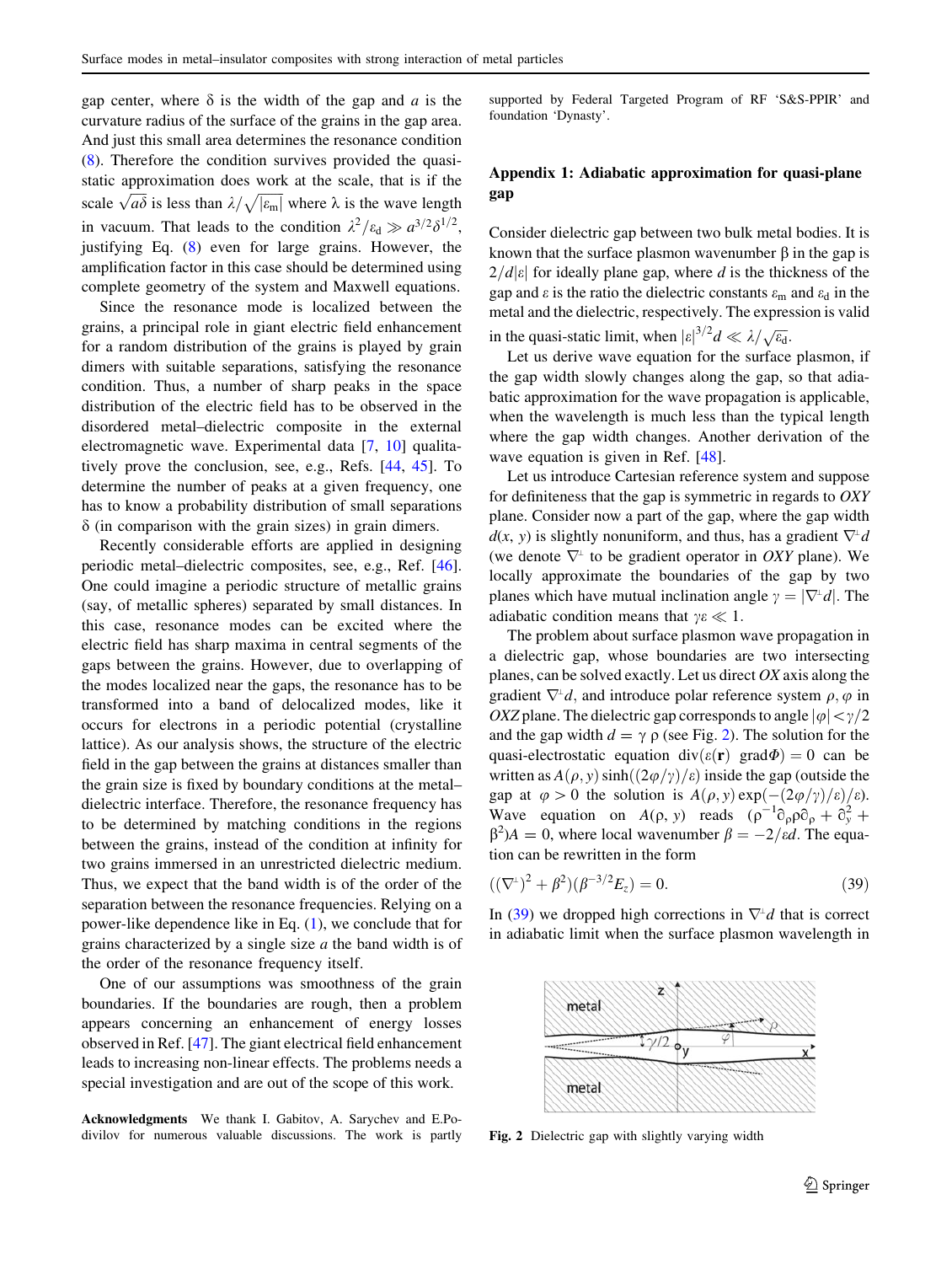<span id="page-9-0"></span>the direction of the gap alternation  $\nabla^{\perp}d$  is much less than the typical length were the gap width changes. It is worth to mention that WKB approximation for wave equation ([39\)](#page-8-0) is applicable at the same condition as the equation was obtained.

The dependence of the electric field enhancement factor  $G(12)$  $G(12)$  $G(12)$  on the resonance number *n* can be obtained from investigation of the electric field spatial structure based on the developed theory of surface plasmon mode in quasiplanar gap. Let us assume the number  $n$  of the mode to be large. It is applicable adiabatic approximation to describe the surface plasmon mode inside the gap in the case. It looks like

$$
\left(\frac{1}{\rho}\partial_{\rho}\rho\partial_{\rho} + \beta^2\right)\frac{E_z}{\beta^{3/2}} = 0, \quad \beta = -\frac{(\varepsilon\delta)^{-1}}{1 + \rho^2/h^2}.
$$
 (40)

in cylindrical coordinates. Solution at  $\rho \leq h$  is  $E_z \propto$  $J_0(\rho/(|\varepsilon|\delta))$ , where  $J_0$  is Bessel function of zero order. To continue the solution into region  $\rho \geq h$ , it is useful to rewrite Eq. (40) as

$$
(\widehat{\sigma}^2_{\rho}+\beta^2_{\rho})(\sqrt{\rho}E_z/\beta^{3/2})=0
$$

where  $\beta_p^2 = \beta^2 - 1/(4\rho^2)$ , and use the WKB approximation to solve the equation. The WKB approximation is applicable between the turning points, when  $\rho_s < \rho < \rho_c$ . The turning points are determined by equating wavenumber  $\beta_{\rho}$  to zero, thus,  $\rho_{s} = |\varepsilon| \delta/2 \sim h/n$  and  $\rho_{c} =$  $2h^2/(|\varepsilon|\delta) \sim nh$ . The solution for the electric field profile between the points is  $E_z \propto \cos(\int^\rho \beta(\rho') d\rho')/(\beta\sqrt{\rho})$ , since  $\beta_0$  is close to  $\beta$  in the region. Note that the integral under the cosine converges at  $\rho \sim h$  that validates the previous evaluation [\(8](#page-3-0)). At  $\rho \leq h$  the wavenumber is constant and Ez decays as  $1/\sqrt{\rho}$ , that corresponds to previously obtained solution in terms of Bessel function. The main part of Ohmic dissipation occurs in the region, it can be estimated as  $I_Q \sim \omega \varepsilon'' (E_c/n\varepsilon)^2 (\sqrt{a\delta})^3$ , that coincides with evaluation [\(11](#page-3-0)) for first mode. At  $h < \rho < nh$ , the wavenumber decreases as  $1/p^2$  and the electric field decays as  $1/p^{5/2}$ . Although the filed decreases quite rapidly in the region, the main part of surface charge is accumulated on the scales. The value of the charge is determined by the last region with constant sing of  $E_z$  before the turning point  $\rho_c$ . The width of the region is quite large,  $\Delta \rho \sim nh$ , thus, the surface charge accumulated in the region is  $\sim E_c a \delta/n$ . At larger distances  $\rho > \rho_c$ , the adiabatic approximation is not applicable. The region corresponds to static limit, where potential difference between the surfaces does not depend on distance from the axis of the system. Thus, evaluation [\(10](#page-3-0)) looks now as  $E_c/n \sim (d/a^2\delta)\ln(a/\delta)$ . This means that the enhancement factor  $G$  obtains additional factor  $1/n$  for modes with  $n>1$ .

## Appendix 2: Recurrence equation and electric field calculation between two spherical grains

The basis of eigen functions for Laplace operator can be chosen as follows in bispherical reference system:

$$
\phi_{\alpha,m\pm} = \sqrt{\cosh \xi - \mu} \exp(\pm(\alpha + \frac{1}{2})\xi) \ P_{\alpha}^{|m|}(\mu) e^{im\varphi}, \qquad (41)
$$

where  $P_{\alpha}^{|m|}$  is Legendre associated polynomial,  $\alpha \geq |m|$  and  $\mu = \cos \eta$ . The recurrence equation ([23](#page-5-0)) arises because of the boundary condition ([4\)](#page-2-0) and the normal derivative meshes the neighbouring harmonics. We used [Eq. 14.10.3, [42](#page-11-0)] when derivating the coefficients in the recurrence equation [\(23](#page-5-0)), which are

$$
X_{\alpha,m}^{\pm} = -(\alpha + \frac{1}{2} \pm (m + \frac{1}{2}))
$$
  
\n
$$
\times \{ \cosh[(\alpha + \frac{1}{2} \pm 1)\xi_0)] + \varepsilon \sinh[(\alpha + \frac{1}{2} \pm 1)\xi_0] \},
$$
  
\n
$$
X_{\alpha,m} = \varepsilon \left[ e^{-\xi_0} + 2\alpha \cosh \xi_0 \right] \sinh[(\alpha + \frac{1}{2})\xi_0]
$$
  
\n
$$
+ \cosh[(\alpha + \frac{3}{2})\xi_0] + 2\alpha \cosh \xi_0 \cosh[(\alpha + \frac{1}{2})\xi_0],
$$
\n(42)

$$
D_{\alpha} = -\sqrt{2}aE_{z}^{\text{ext}}\sinh\xi_{0}(\varepsilon - 1)
$$
  
 
$$
\times \exp[-(\alpha + \frac{1}{2})\xi_{0}]\left[\alpha e^{\xi_{0}} - (\alpha + 1)e^{-\xi_{0}}\right].
$$
 (43)

The condition  $\xi_0 \ll 1$  allows us to pass in recurrence equations ([23\)](#page-5-0) to continues limit far from special points. On the way, one obtains a linear differential equation of the second-order valid at  $|\alpha - \alpha_{\varepsilon}| \gg 1$ . The coefficients in the differential equation

$$
\left(C_2^{|m|}\partial_{\alpha}^2 + C_1^{|m|}\partial_{\alpha} + C_0^{|m|}\right)B^m(\alpha) = D(\alpha)\delta^{m0}
$$
\n(44)

are set by equations  $C_2^{|m|}(\alpha) = (X_{\alpha,m}^+ + X_{\alpha,m}^-)/2, C_1^{|m|}(\alpha) =$  $X_{\alpha,m}^+ - X_{\alpha,m}^-$ ,  $C_0^{|m|}(\alpha) = X_{\alpha,m} - (X_{\alpha,m}^+ + X_{\alpha,m}^-)$ . We consider mainly the axial symmetric modes, which correspond to  $m = 0$ . Equation (44) looks like

$$
(\alpha(\alpha-\alpha_{\varepsilon})\partial_{\alpha}^{2}+(3\alpha-\alpha_{\varepsilon})\partial_{\alpha}+1)B=\sqrt{2}E_{z}^{\text{ext}}a
$$
 (45)

in the region  $\alpha \ll 1/\xi_0$ . Two linear independent solution of homogeneous version of Eq. 45) are

$$
1/(\alpha-\alpha_{\varepsilon}), \quad \ln(\alpha/\alpha_{\varepsilon})/(\alpha_{\varepsilon}-\alpha), \tag{46}
$$

where the first one is  $B_{\alpha}^{hom}$  introduced in Sect. [3.2](#page-5-0). Partial solution of full equation (45) is  $B = \sqrt{2}E_z^{\text{ext}}a$  [compare with ([27\)](#page-6-0)]. It is convenient to pass to variable  $u = \alpha \xi_0$  in the limit  $(\alpha - \alpha_{\epsilon}) \gg 1$ , after what the differential equation on B takes the form

$$
\begin{aligned} \left(u\sinh u\,\,\widehat{\mathrm{O}}_u^2 + \left(2u\cosh u + \sinh u\right)\widehat{\mathrm{O}}_u + e^u\right)B \\ &= \sqrt{2}E_z^{\text{ext}}a\,\,e^{-u}(1-2u). \end{aligned} \tag{47}
$$

Two linear independent solutions of homogeneous version of (47) are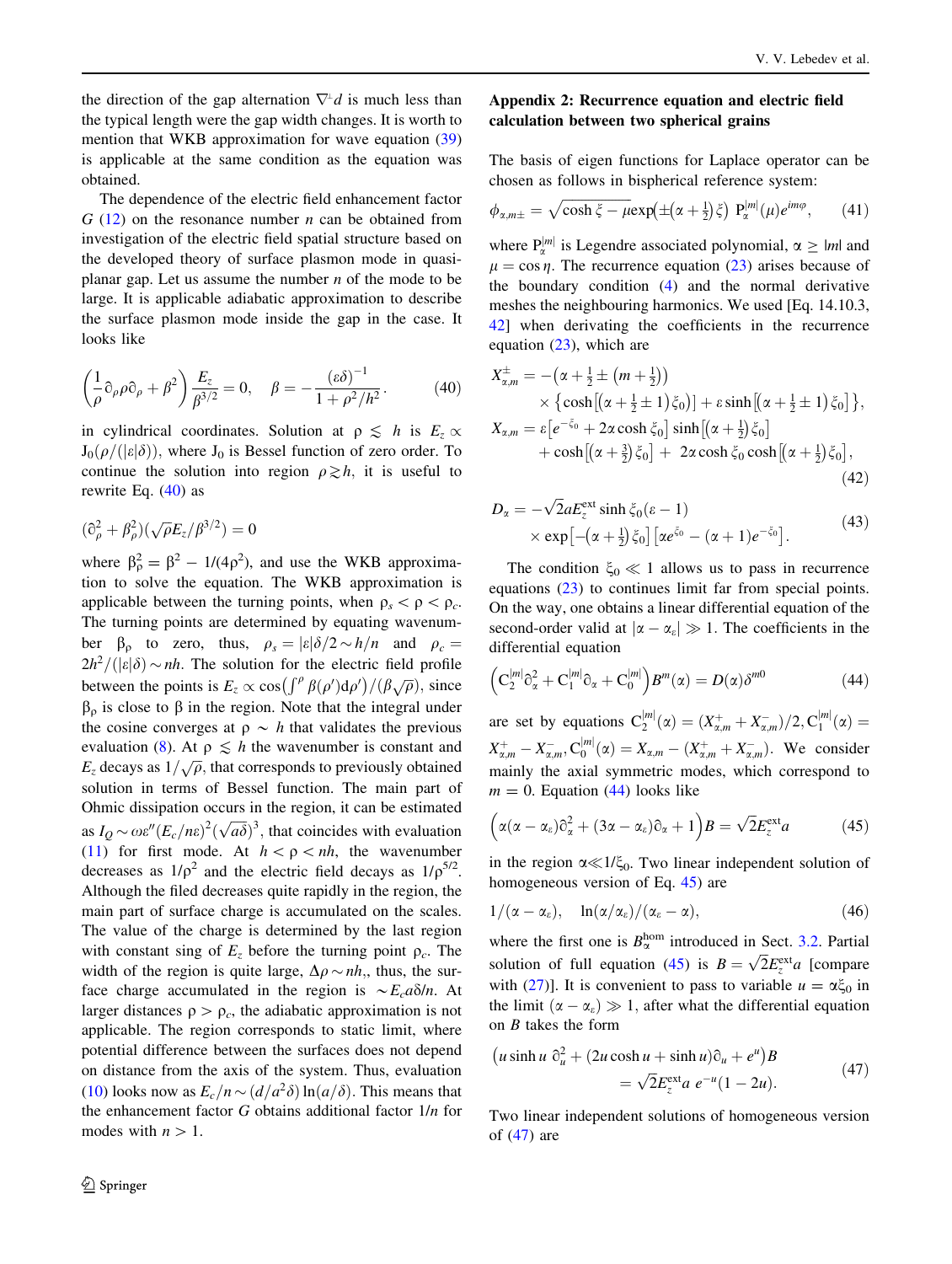<span id="page-10-0"></span>
$$
\frac{2/\xi_0}{e^{2u}-1}, \quad \frac{1}{e^{2u}-1} \int_{1}^{u} \frac{e^{2u'}}{u'} du'.
$$
 (48)

These solutions are continuation of solutions ([46\)](#page-9-0) correspondingly. The first one decreases exponentially, whereas the second one decreases only as  $1/\alpha$  at large  $\alpha \gg 1/\xi_0$ . Thus, one should demand that the solution for expansion coefficient  $B_{\alpha}$  should contain only the first solution in  $(46, 48)$  $(46, 48)$  $(46, 48)$  $(46, 48)$  such that expression  $(24)$  $(24)$  should be satisfied. Partial solution of ([47\)](#page-9-0) is  $2\sqrt{2}E_z^{\text{ext}}au/(e^{2u}-1)$ [compare with [\(27](#page-6-0))]. Let us implement matching of solutions of [\(45](#page-9-0)) and ([47\)](#page-9-0) using condition  $\int_1^{\infty} B dx = 0$ which is the continuous analog of  $(24)$  $(24)$ . As a result, we obtain

$$
B = -\sqrt{2}E_z^{\text{ext}}a\begin{cases} 1 - b/(\xi_0(\alpha - \alpha_\varepsilon)), & \alpha \ll 1/\xi_0 \\ 2(u - b)/(e^{2u} - 1), & \alpha \gg \alpha_\varepsilon \end{cases}
$$
(49)

where  $b = \frac{\pi^2}{12 \ln(1/\xi_0)}$ .

Finally, the electric field z-component in the plane  $z = 0$ is expressed through expansion coefficients  $B_{\alpha}$  as follows

$$
E_z(\rho) = E_z^{\text{ext}} \left[ 1 + \frac{\sqrt{a}}{\sqrt{\delta}} (1 - \mu)^{3/2} \sum_{\alpha=0}^{\infty} (2\alpha + 1) B_{\alpha} P_{\alpha}(\mu) \right].
$$
\n(50)

#### References

- 1. U. Kreibig, M. Vollmer, it Optical Properties of Metal Clusters, vol. 25 of Springer Series in Materials Science (Springer, Berlin, 1995)
- 2. A.K. Sarychev,V.M. Shalaev, Electrodynamics of metamaterials (World Scientific Publishing Company,Singapore, 2007)
- 3. C.F. Bohren, D.R. Huffman, Absorption and scattering of light by small particles. (Wiley, New York, 1983)
- 4. J. Berthelot, A. Bouhelier, C. Huang, J. Margueritat, G.C. des Francs, E. Finot, J.C. Weeber, A. Dereux, S. Kostcheev, H.I.E. Ahrach, A.L. Baudrion, J. Plain, R. Bachelot, P. Royer, G.P. Wiederrecht, Tuning of an optical dimer nanoantenna by electrically controlling its load impedance. Nano Lett. 9, 3914–21 (2009)
- 5. R.M. Bakker, H.K. Yuan, Z. Liu, V.P. Drachev, A.V. Kildishev, V.M. Shalaev, R.H. Pedersen, S. Gresillon, A. Boltasseva, Enhanced localized fluorescence in plasmonic nanoantennae. Appl. Phys. Lett. 92, 043101 (2008)
- 6. M.H.C.J. Zhang, Y. Fu, J. R. Lakowicz, Metal-enhanced singlemolecule fluorescence on silver particle monomer and dimer: coupling effect between metal particles. Nano Lett. 7, 2101 (2007)
- 7. P.K. Jain, W. Huang, M. A. El-Sayed, On the universal scaling behavior of the distance decay of plasmon coupling in metal nanoparticle pairs: A plasmon ruler equation. Nano Lett. 7, 2080–2088 (2007)
- 8. D. Bloemendal, P. Ghenuche, R. Quidant, I. G. Cormack, P. Loza-Alvarez, G. Badenes, Local field spectroscopy of metal dimers by tpl microscopy. Plasmonics 1, 41–44 (2006)
- 9. W. Rechberger, A. Hohenau, A. Leitner, J. Krenn, B. Lamprecht, F. Aussenegg, Optical properties of two interacting gold nanoparticles. Opt. Commun. 220, 137–141 (2003)
- 10. K.-H. Su, Q.-H. Wei, X. Zhang, J.J. Mock, D.R. Smith, S. Schultz, Interparticle coupling effects on plasmon resonances of nanogold particles. Nano Lett. 3, 1087–1090 (2003)
- 11. Y. Chu, M.G. Banaee, K.B. Crozier, Double-resonance plasmon substrates for surface-enhanced raman scattering with enhancement at excitation and stokes frequencies. ACS Nano 4, 2804 (2010)
- 12. Y. Cheng, M. Wang, G. Borghs, H. Chen, Gold nanoparticle dimers for plasmon sensing. Langmuir 27, 7884 (2011)
- 13. G. Haran, Accounts of chemical research Single-molecule Raman spectroscopy: a probe of surface dynamics and plasmonic fields 43, 1135–43 (2010)
- 14. K. Kneipp, M. Moskovits, H. Kneipp, eds., Surface-Enhances Raman Scattering vol. 103 of Topics in Applied Physics (Springer, Berlin, 2006)
- 15. J. Clarkson, J. Winans, P. Facuhet, On the scaling behavior of dipole and quadrupole modes in coupled plasmonic nanoparticle pairs. Opt. Mater. Exp.1, 970 (2011)
- 16. V. Amendola, O. M. Bakr, F. Stellacci, A study of the surface plasmon resonance of silver nanoparticles by the discrete dipole approximation method: Effect of shape, size, structure, and assembly. Plasmonics 5, 85–97 (2010)
- 17. I. Romero, J. Aizpurua, G.W. Bryant, F.J.G. De Abajo, Plasmons in nearly touching metallic nanoparticles: singular response in the limit of touching dimers. Opt. Exp. 14, 9988–99 (2006)
- 18. K. Seal, D. A. Genov, A.K. Sarychev, H. Noh, V.M. Shalaev, Z.C. Ying, X. Zhang, H. Cao, Coexistence of localized and delocalized surface plasmon modes in percolating metal films. Phys. Rev. Lett. 97, 206103 (2006)
- 19. K. Seal, M. A. Nelson, Z.C. Ying, D. A. Genov, A.K. Sarychev, V.M. Shalaev, Growth, morphology, and optical and electrical properties of semicontinuous metallic films. Phys. Rev. B 67, 035318 (2003)
- 20. D. Genov, V. Shalaev, A. Sarychev, Surface plasmon excitation and correlation-induced localization-delocalization transition in semicontinuous metal films. Phys. Rev. B 72, 113102 (2005)
- 21. M.K. Hossain, Y. Kitahama, V. Biju, T. Itoh, T. Kaneko, Y. Ozaki, Surface plasmon excitation and surface-enhanced raman scattering using two-dimensionally close-packed gold nanoparticles. J. Phys. Chem. C 113, 11689–11694 (2009)
- 22. J. Zeng, J. Huang, W. Lu, X. Wang, B. Wang, S. Zhang, J. Hou, Necklace-like noble-metal hollow nanoparticle chains: Synthesis and tunable optical properties. Adv. Mater. 19, 2172–2176 (2007)
- 23. P.B. Johnson, R.W. Christy, Optical constants of the noble metals. Phys. Rev. B 6, 4370 (1972)
- 24. A.D. Boardman, B.V. Paranjape, The optical surface modes of metal spheres. J. Phys. F: Metal Phys. 7, 1935 (1977)
- 25. V. Lebedev, S. Vergeles, P. Vorobev, Giant enhancement of electric field between two close metallic grains due to plasmonic resonance. Opt. Lett. 35, 640 (2010)
- 26. V.V. Klimov, D.V. Guzatov, Strongly localized plasmon oscillations in a cluster of two metallic nanospheres and their influence on spontaneous emission of an atom. Phys. Rev. B 75, 024303 (2007)
- 27. A.J. Hallock, P.L. Redmond, L.E. Brus, Optical forces between metallic particles. PNAS 102, 1280–1284 (2005)
- 28. R. Ruppin, Optical absorption of two spheres. J. Phys. Soc. Jpn. 58, 1446 (1989)
- 29. R. Ruppin, Surface modes of two spheres. Phys. Rev. B 26, 3440–3444 (1982)
- 30. P.K. Aravind, A. Nitzan, H. Metiu, Surf. Sci. 110, 189–204 (1981)